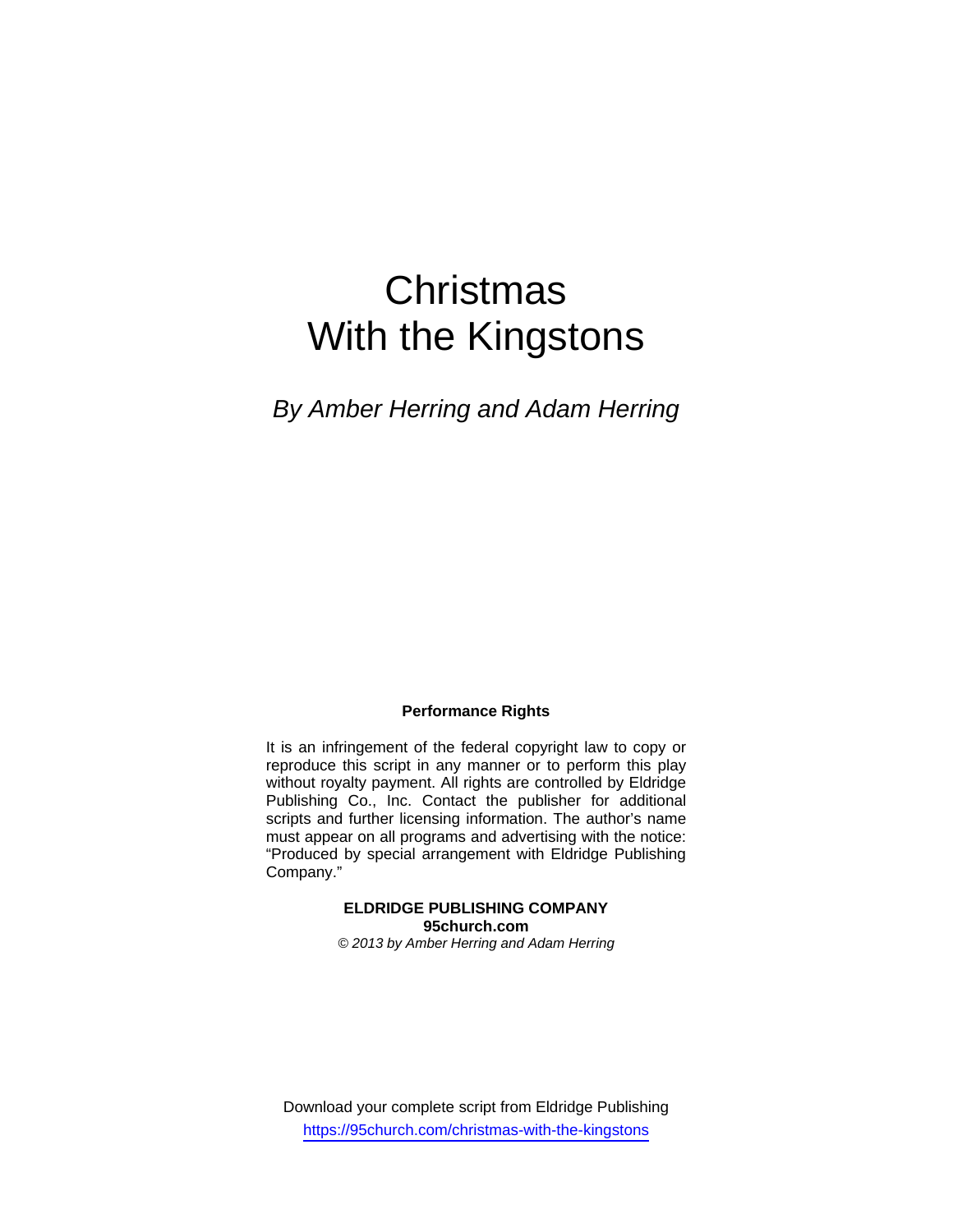*Christmas With the Kingston - 2 -* 

## **Dedication**

*To Jesus Christ, our Lord and Savior, without whom we would be nothing, and to all the faithful cast and crew that helped make this production a reality.* 

## **STORY OF THE PLAY**

Mark Kingston has been pastoring the same church for seven years. This particular year has been a stressful one. His kids want him to find a new "job," his wife is trying to lead every program and ministry herself, and his congregation has an opinion about *everything!* One day, Mark wishes his life were "normal," that he didn't have the stress of being a pastor. When he wakes up, his wish has come true. Will Mark's new life be easier having a typical job, or will he discover that his old life was exactly the way it should be?

## **Premiere Performance**

Originally performed December 2011 at Muscle Shoals Church of God, Muscle Shoals, Alabama.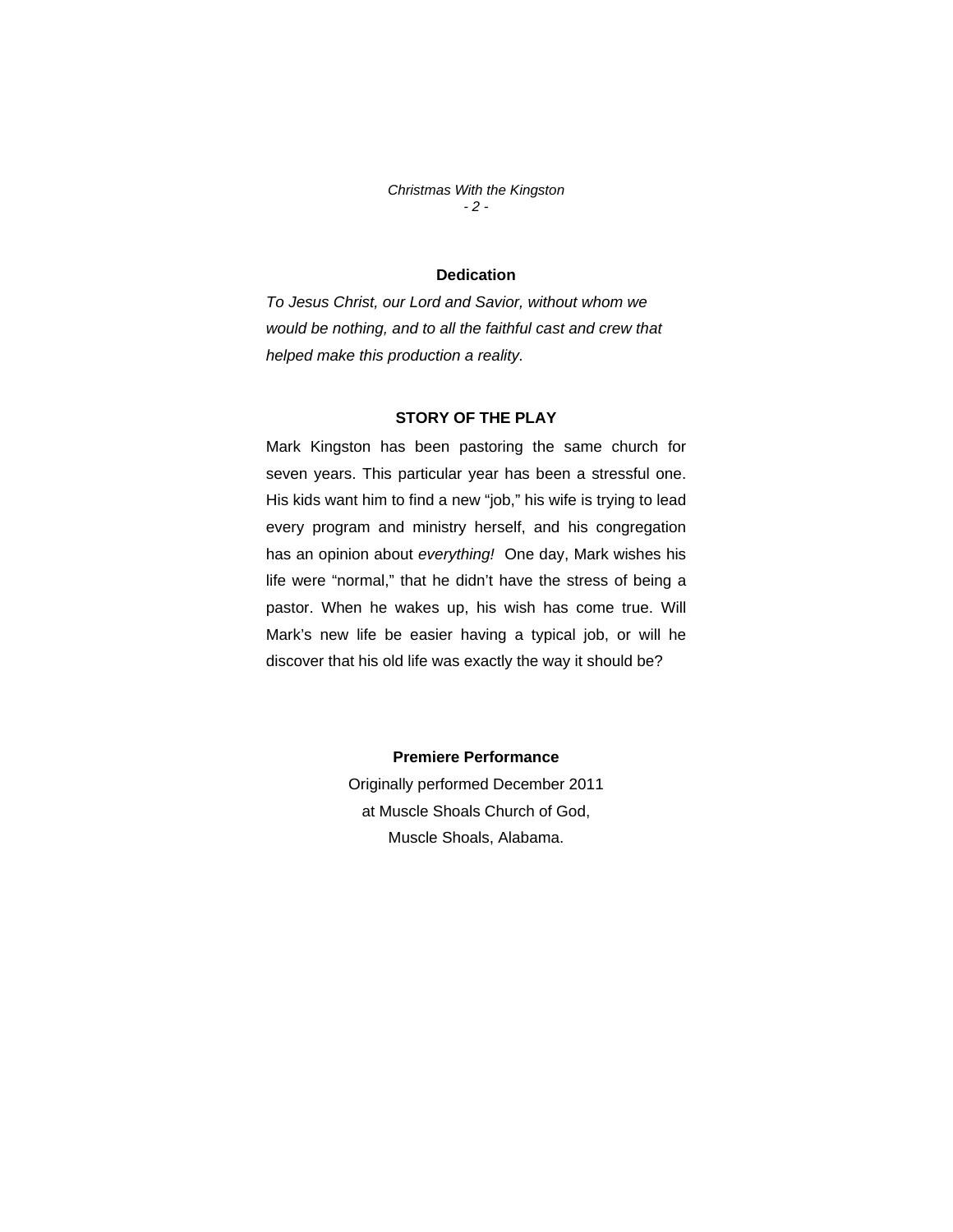*Christmas With the Kingston - 3 -* 

# **CAST OF CHARACTERS**

*(3 m, 4 w)* 

- **PASTOR MARK KINGSTON**: Man in early to mid-50s. He is the pastor at South Pointe Community Church.
- **DIANE KINGSTON**: Mark's wife, in her late 40s. She feels the need to take care of everyone and everything.
- **JONATHAN KINGSTON**: Their son who sometimes feels pressured to live up to everyone's expectations. In his late teens/early 20s.
- **BRIDGET KINGSTON**: Their oldest daughter who is very ditzy; late teens.
- **ANGELA KINGSTON**: Their youngest daughter who has a "don't care what others think" mentality; she always has her iPod in ears and likes to dance. Early teens.
- **MRS. SIMMONS:** One of Brother Kingston's "concerned" members of his congregation; mid-30s.
- **MR. SIMMONS:** Husband of Mrs. Simmons. He lets his wife do his thinking for him; mid-30s.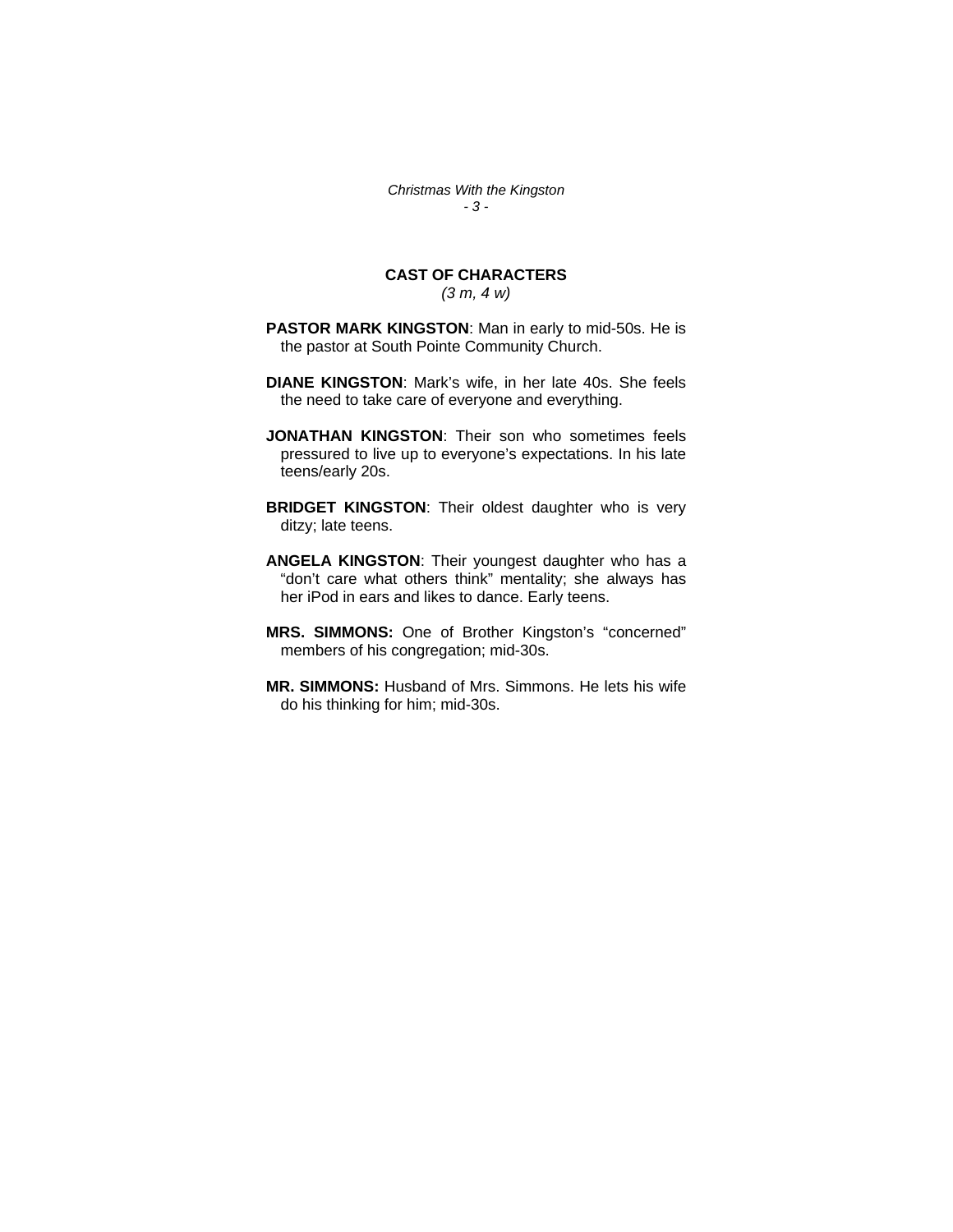*Christmas With the Kingston - 4 -* 

#### **SYNOPSIS OF SCENES**

**Scene 1: Dec. 20, early afternoon Scene 2:** Several hours later **Scene 3: "**Dream Scene," morning **Scene 4: "Dream Scene," evening Scene 5: "Dream Scene," the next evening Scene 6:** Dec. 21, morning

#### **SETTING**

Living room scene with couch, chairs, coffee table, etc. and a Christmas tree. During Scenes 1, 2 and 6 the tree should not be decorated. For the "Dream Scenes" *(*Scenes 3-5*)* the tree should be decorated. One way to do this is to use one tree, decorating one side but not the other. There is an outside door SL and an inside door SR.

The church scene is indicated simply with a pulpit and chairs.

#### **PROPS**

Dust rag, clothing and other odds and ends under sofa cushions, laundry basket, newspapers, backpacks, textbooks, boxes with "decorations" written on it, phone, coats, telephone book, ipod with headphones, sofa pillows, magazine, a variety of secular Christmas decorations, bowl and spoon, briefcase, t-shirts for Mr. and Mrs. Simmons that say "We're" and "Pregnant," bathrobe for Mark, and a white angel outfit for Angela.

#### **SOUND EFFECTS**

Door knocks, ringing telephone, reverb of Mark's voice, dream sequence music, bell tinkling.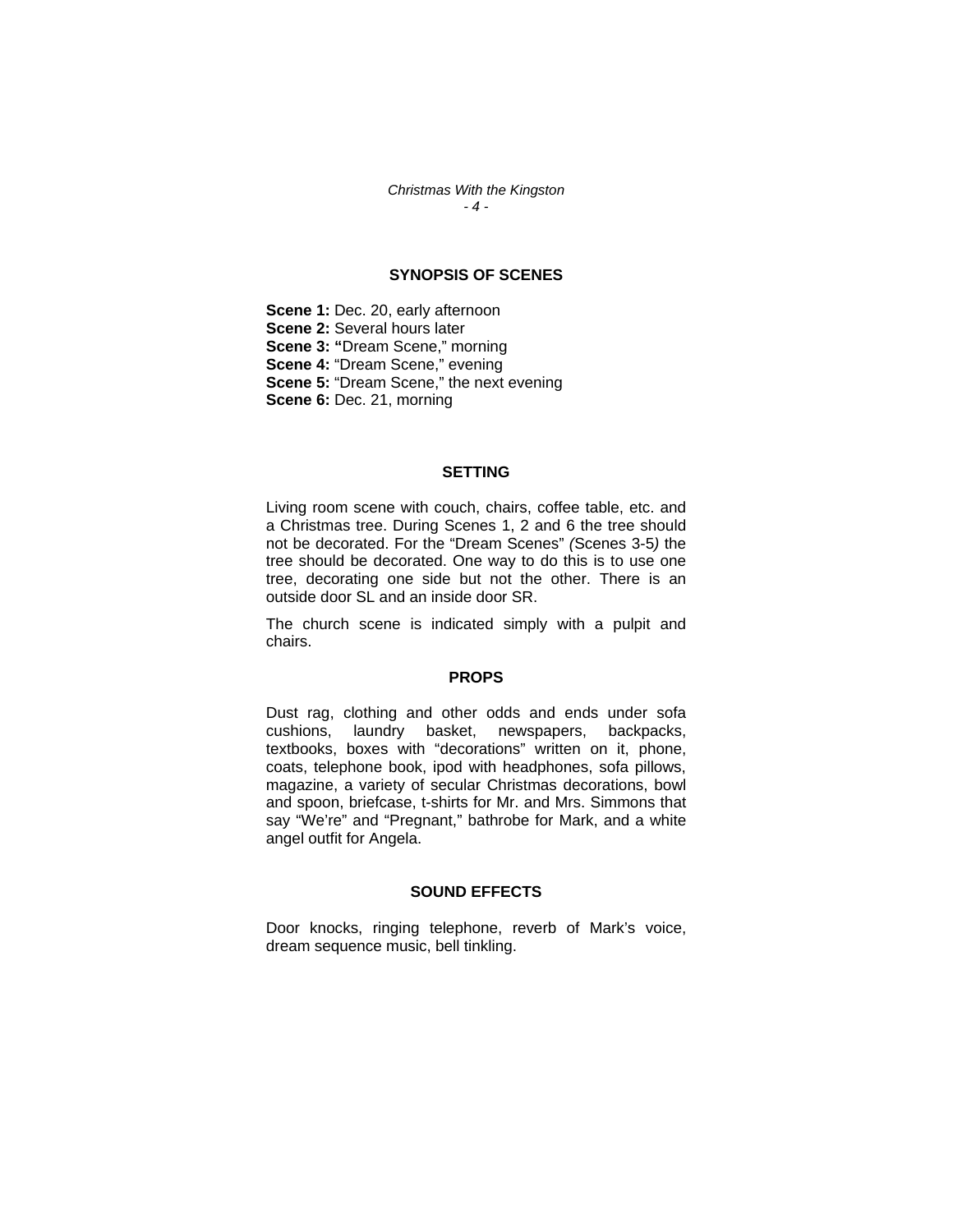#### **Scene 1**

*(AT RISE: DIANE is in the living room cleaning. There are boxes marked "decorations" around the bare Christmas tree. There are no gifts under the tree. As Diane works, she finds clothing stuffed under the couch as well as newspapers, etc. She puts the clothes in a laundry basket. She shows frustration each time she finds something "buried" under the cushions. JONATHAN enters SL with backpack, textbooks, etc. He throws backpack down on couch and then proceeds to take off jacket. He struggles to get jacket off and shows anger as he throws it on the ground and kicks it.)* 

#### **DIANE:** Bad day?

**JONATHAN:** Mom…I *hate* being a preacher's kid!

- **DIANE:** Yeah? Try being a pastor's wife. I get to decorate the church for Christmas, get the children's Christmas program together, *(Her voice gets higher as she names off each item.)* plan and cook for the women's ministry luncheon, raise three children to be perfect stewards, get a speaker for the Christmas banquet, raise money for the youth's winter retreat, find actors for the live nativity scene, clean up after all of you *(Picks up jacket he threw on floor.)*  and do all the other things that everyone else is too lazy to do. Oh, and those decorations, *(Points to boxes in floor.)*  they've been sitting there for a week now, and I still don't have the tree decorated. *(Deep breath' voice returns to normal.)* Trust me kid, you got it easy.
- **JONATHAN:** Yeah, I've been meaning to ask...why aren't there any gifts under the tree?
- **DIANE:** Really? You think I've had time to shop, much less wrap presents? I've got so much on my mind, I can't even remember if I've showered today!
- **JONATHAN:** *See!* You obviously don't like Dad being a preacher either, seeing as how you're all stressed out. Why, out of all the professions, did Dad have to choose to be a pastor?
- **DIANE:** He didn't choose it, son. God chose him.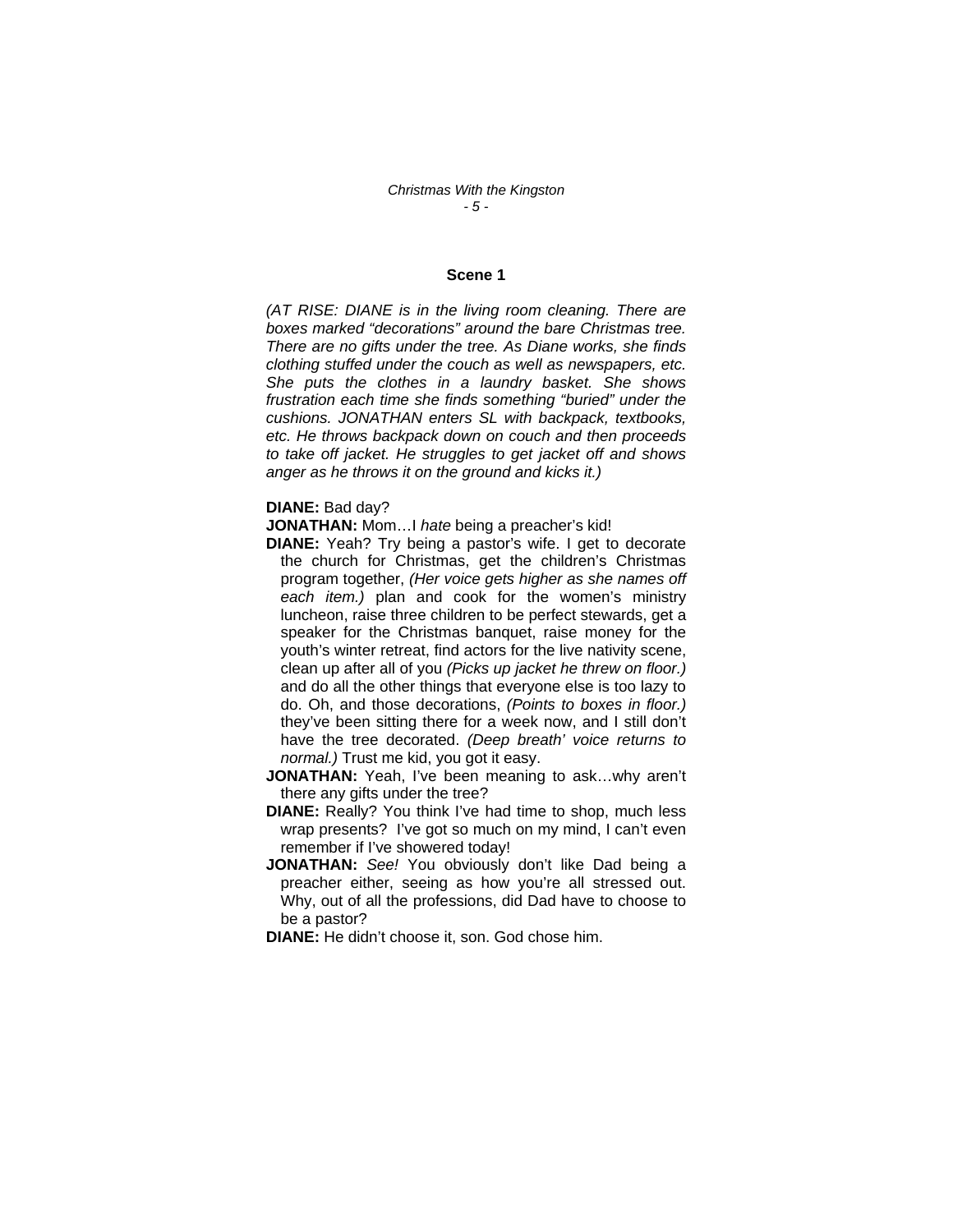- **JONATHAN:** Well, why couldn't God have chosen for him to be a doctor or a lawyer, or even a janitor? Anything that paid better than what he gets paid now. Or why, if he *had* to be a pastor, couldn't God at least let him pastor a big church like that Osteen dude. At least then I would have a nicer car.
- **DIANE:** Did … what do you call your car … Betty … break down again? Is that what this is all about?
- **JONATHAN:** It's Betsy, Mom. And yes, the ol' Pinto broke down, for what I believe is the final time. May she rest in peace.
- **DIANE:** I guess you'll just have to share with your sister until we can get it repaired.
- **JONATHAN:** Mom, I can't drive Bridget's car. She drives a lime green Bug. My friends will revoke my man card, and no girl will ever want to go out with me.
- **DIANE:** Well, I guess you'll just have to drive my car.
- **JONATHAN:** The minivan? Do you want everyone at college to hate me?
- **DIANE:** I think you're being a little over-dramatic. Where are your sisters?
- **JONATHAN:** Mrs. Simmons caught them as they were walking up the driveway. I was the only one smart enough to pretend I didn't hear her when she yelled.

**DIANE:** Are you insinuating that your sisters aren't smart? **JONATHAN:** It is what it is, Mom.

**DIANE:** Hey, *none* of my kids are dumb.

**JONATHAN:** Mom, Bridget once asked how they get deer to cross only at the yellow signs. And let's not forget the time she went out to the mailbox after the computer said, "You've got mail."

**DIANE:** Oh yeah. *(Beat.)* Well, she takes after your father.

*(BRIDGET and ANGELA enter SL with backpacks and textbooks. ANGELA has iPod and is dancing around as she puts her things up.)* 

**BRIDGET:** Hey, Mom! **DIANE:** Hey, girls. How was school?